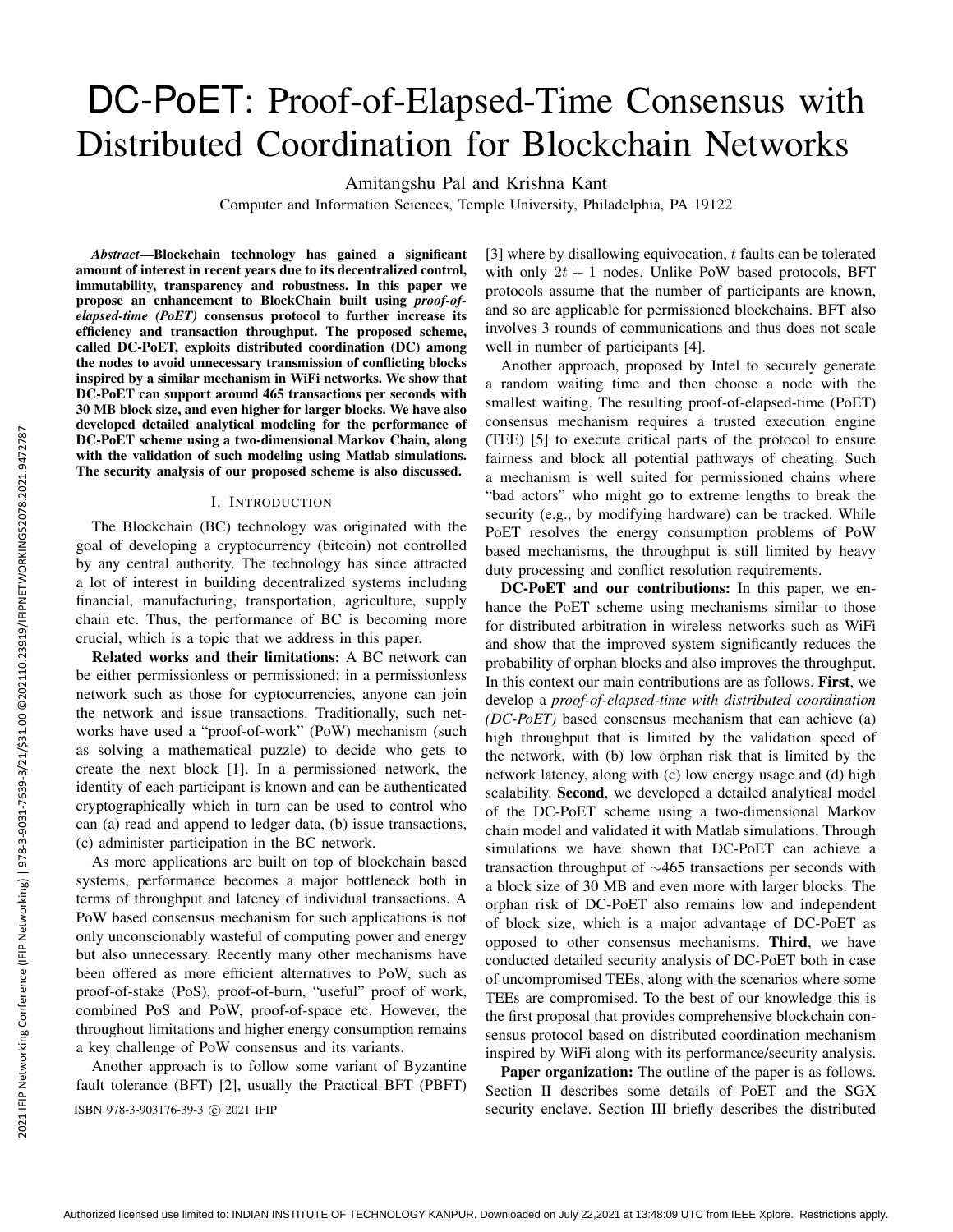coordination mechanism and its application to improve PoET. Section IV presents a mathematical modeling of the proposed mechanism. Section V describes the performance evaluations of DC-PoET, along with its security and robustness. Finally, section VI concludes the paper.

## II. TRUSTED COMPUTING AND POET CONSENSUS

## *A. Trusted Execution Environments*

Given the vulnerability of the Operating System (OS) to attacks due to weak security model and/or bugs in the OS code, it is usually not possible to ensure the integrity or trustworthiness of the OS or the applications supported by it. The trusted execution environment (TEE) address this issue by creating a secure container or "enclave" to both hold secret data such as keys and code/data used in trusted execution. The enclave is carved out of a memory region at boot time and is isolated from direct access to or by the OS. Both the ARM and x86 ecosystems provide provide such features, namely, ARM Trustzone, AMD SEV (secure encrypted virtualization), and Intel SGX (Software Guard Extension) [6].

TEEs are designed for secure remote computation where the owner of code (and possibly data) wants to execute the code on a remote machine owned by an untrusted party with some integrity and confidentiality guarantees. For example, a remote node with Intel SGX establishes a secure container, called *enclave*, into which the remote code/data is loaded and executed without perturbation from or disclosure to the machine owner. SGX relies on software attestation via cryptographic signature that certifies the hash of the secure container's contents. Also, all of the enclave memory contents remain encrypted and so do all data transfers over the busses, so that any snooping does not offer valuable data. Execution flow can only enter an enclave via special CPU instructions similar to those for switching from user mode to kernel mode. Enclave execution always happens in protected mode, in ring 3, and uses the address translation set up by the OS kernel and hypervisor. SGX also uses cryptographic protections to assure confidentiality, integrity and freshness of the enclave pages while they are stored in untrusted memory. All IO and communications from and to the enclave is authenticated, encrypted and can be further protected by using trusted IO drivers.

## *B. SGX Based Proof of Elapsed Time*

SGX provides BlockChain support through the "Sawtooth Hyperledger" that implements PoET based consensus protocol, designed for permissioned blockchains. A Sawtooth participant first must *join* the network and is authenticated via the PKI mechanism (private/public key pair). The key aspect in PoET is to securely generate a "waiting-time" within SGX for which the node must wait before attempting to commit a block. As such, PoET1.0 is defined to generate waiting-time with shifted exponential distribution given by [7]:

$$
waitTime = MinimumWait - LocalMean. log(d) \quad (1)
$$

where MinimumWait is a constant system parameter that represents the shift, LocalMean is the mean of the exponential distribution, and  $d \in (0, 1)$ , the uniformly distributed random number. The LocalMean is kept roughly proportional to the network size so as to maintain a constant inter-block interval as the network grows.

Although PoET specification ties itself to the shifted exponential distribution in couple of places (e.g., generation of waiting time, estimation of population, etc.), it is easy to alter it to work for any distribution. For simplicity in the analysis, we assume a uniform distribution (with specified minimum and mean) in this paper. We believe that the resulting limit on waiting time and uniformity are helpful in permissioned networks. Like other consensus mechanisms, in PoET also the conflicting version of BCs (i.e. "forks) can be resolved using the longest chain rule.

#### *C. Security of SGX and PoET*

Since its launch in 2015, the security of SGX has been examined extensively and numerous side-channel attacks have been explored [8], [9]. Unfortunately, the standard security analysis (e.g., resistance against chosen plaintext attacks) provides no information about the side-channel attack possibilities that exist with any cyber system. For example, the timing analysis and the power trace of the device computing the cryptographic operation can leak the secret key [8], [9]. Also, by monitoring cache usage, it is possible to effectively "read the memory" of another process since the read-latency depends on the cache contents, and there is dependence on this between different processes [10]. Such an attack does not require physical access to the machine running the victim code but do require co-location of attacker and the victim.

In view of this, it is important to make a protocol like PoET tolerant of a few nodes. Reference [7] has attempted to quantify the number of SGX based PoET nodes that need to be compromised in order to compromise the entire distributed system. It banks on the idea that a statistical test (such as the z-test used by PoET) is necessarily limited in its ability to determine whether the samples come from the assumed waiting time distribution. It shows that by compromising a fraction  $\theta$ (log log n/log n) of the n PoET nodes it is possible for the bad nodes to put blocks as fast as the fastest node. It is hard to pin down the precise number, but it can be less than the 50% compromise needed with PoW based blockchain. Although the practicality of coordinated attack by many compromised nodes in a permissioned BC remains unclear, it is concluded that a lower variance of waiting time distribution would require a higher level of collusion though at the cost of more collisions [7].

## *D. Issues with PoET Based BlockChain Consensus*

Because of the fully distributed operation, conflicting updates to local BCs by different nodes are inevitable in PoET. However, such a scheme wastes both processing and communication resources due to "orphan blocks", i.e., conflicting blocks that are eventually rejected (or replaced by other blocks). The primary reason for this the transit/processing delay of blocks, and increases with the increase in network size and the physical extent of the network. The signal propagation time is  $5 \mu s$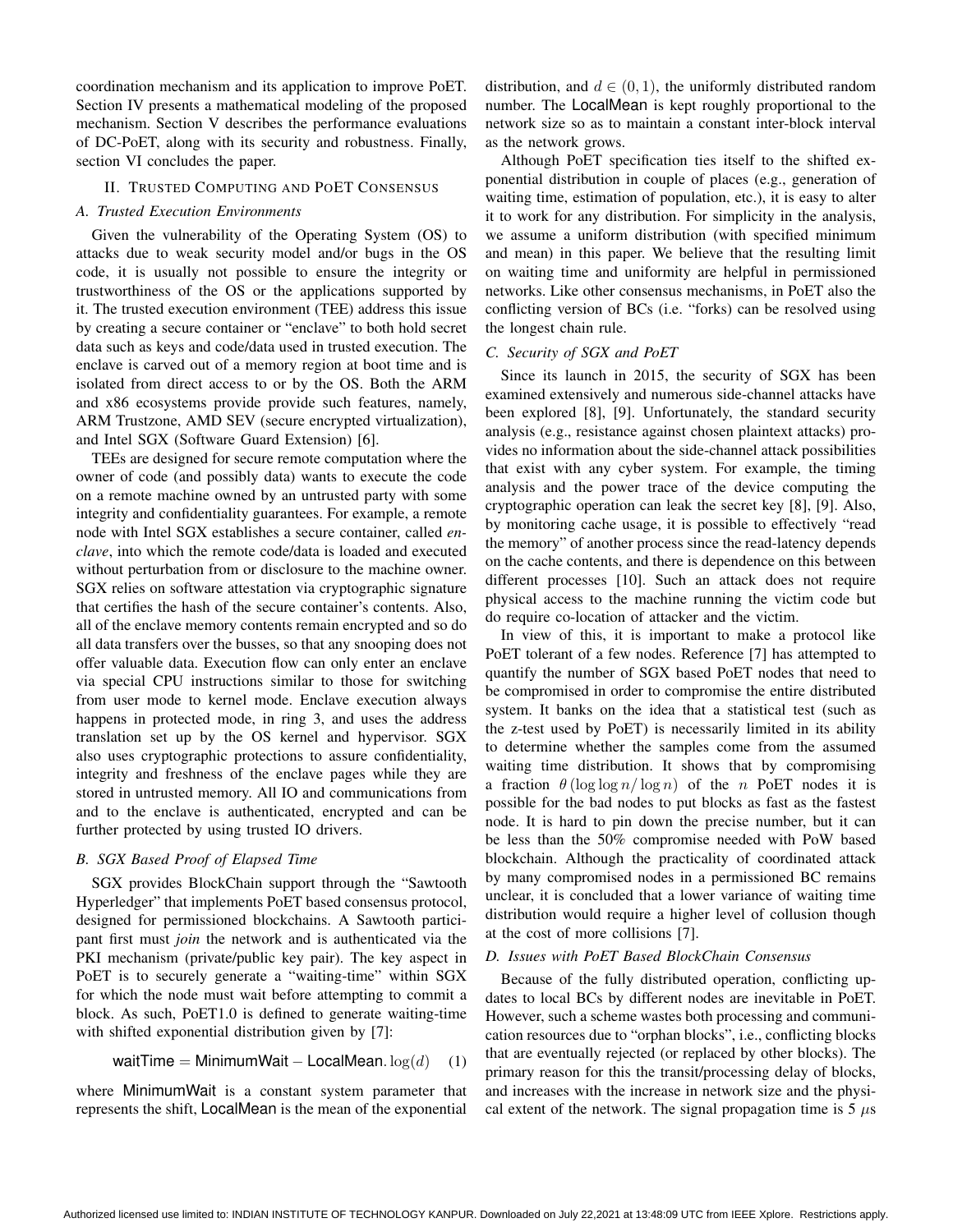

per Km in fibre cables, and the cables may take roundabout paths to distant places. So, a one way propagation delay within USA mainland could be 30 ms or more. Mathematically, we express the transmit time can be expressed as

$$
\delta = \delta_0 + zB \tag{2}
$$

where  $\delta_0$  is the network latency<sup>1</sup>, whereas B is the number of bytes in the block and  $z$  is an empirical constant. Similar models are used in [11], [12]; the value of  $\delta_0$  is assumed to be 1 second and 10 seconds in [12] and [11] respectively, however, can be even lower for permissioned blockchains. The probability of orphan block generation is the probability that some other node in the network commits another block into the blockchain within the transit time, which is expressed by

$$
P_{\text{orphan}} = \int_0^\delta \frac{1}{T_1} e^{\frac{t}{T_1}} dt = 1 - e^{-\frac{\delta}{T_1}} = 1 - e^{-\frac{\delta_0 + zB}{T_1}} \tag{3}
$$

where  $T_1$  is the average block interval (of the network).

Notice that  $P_{\text{orphan}}$  is a function of B, i.e. higher is the block size, higher will be the possibility of orphan risk. The primary goal of our consensus mechanism is to ensure that Porphan is *independent of block size*.

# III. EXPLOITING DISTRIBUTED COORDINATION IN **BLOCKCHAIN**

Distributed coordination function (DCF) is the fundamental medium access control (MAC) technique of the IEEE 802.11 based WLAN standard (including WiFi). We describe this in the following and show how similar ideas can be exploited to make PoET more efficient.

# *A. IEEE 802.11 DCF*

In IEEE 802.11 DCF when a station wants to transmit, it first checks whether a channel is idle for a Distributed Inter-Frame Space (DIFS) period. If the channel is not idle (either immediately or during the DIFS), it senses the channel until it becomes idle for a (DIFS) period. At this point the station goes into random backoff, and when the backoff timer expires, it transmits. The purpose of this random backoff is to avoid collision among multiple contending stations. The backoff timer freezes whenever the channel is sensed to be busy, and resumes after a DIFS period from the time when the current transmission finishes. If a packet is received successfully by

<sup>1</sup>The network delay is the time taken by a (short) message to travel from an originator to any other active nodes in the overlay network through flooding.

the receiver, the receiving station sends back an ACK after a short inter-frame space (SIFS) period.

DCF adopts an exponential backoff scheme, where the backoff timer is randomly chosen between 0 to  $w - 1$  with w being the contention window size. In the beginning  $w$  is set to the minimum contention window size, i.e  $W_0$ ; after every unsuccessful attempt, the window size is doubled up to a maximum value of  $W_m$ .

In addition the above-mentioned *basic* backoff based mechanism, DCF also provides an optional RTS-CTS based handshake, which is depicted in Fig. 1. In RTS-CTS based handshake mechanism, if a station wants to transmit, it waits until the station is sensed idle for a DIFS, goes to random backoff and when the backoff timer expires, transmits a short frame called request to send (RTS). After receiving the RTS, the receiving station waits for a SIFS period, and then sends a clear to send (CTS) frame. After receiving the CTS, the transmitting station waits for a SIFS before sending the actual data packet. Both RTS and CTS carry the length of the packet to be transmitted, thus the listening stations can update their network allocation vector (NAV) which contains the time the medium will remain busy. For example in Fig. 1, station C starts its NAV after receiving RTS from stations A and D.

In the following, we use some of these ideas to generate two variants of PoET, collectively called DC-PoET, or PoET with distributed coordination. These two variants differ in the way they resolve conflicts, we describe them as  $DC-PoET<sup>1</sup>$ and DC-PoET<sup>2</sup> in sections III-B and III-C respectively.

# *B. DC-PoET*<sup>1</sup> *with exponential backoff*

The key proposed change to PoET protocol is the use of equivalent of RTS before the block transmission. In particular, whenever the wait-timer expires, a node sends an RTS to all other nodes. The reception of RTS by a node is a cue to other nodes not to send a conflicting block and thus reduce chances of orphan block transmission and processing. The RTS originating node sends the block shortly thereafter without any CTS-like exchange. As discussed in section III-D, we deliberately keep the RTS processing lightweight, so that its overall transit delay  $\delta_{RTS}$  is close to the (rather large) assumed network delay  $\delta_0$ . In the following, we draw further parallels between wait-timer in PoET and DCF, and characterize the DIFS, SIFS and NAV periods for DC-PoET.

In DC-PoET<sup>1</sup> the MinimumWait is equivalent to the DIFS period. Thus, generating the waitTime from the enclave is equivalent to waiting for a DIFS period along with a random backoff, i.e. in DC-PoET<sup>1</sup> the expression of wait-time is:

$$
waitTime = \underbrace{MinimumWait}_{DIFS\ period} + \underbrace{randomBackoff}_{Backoff\ time} \tag{4}
$$

Before committing a block into the chain, each node first waits for a DIFS period, if it does not receive anything during this period, it waits for a random backoff randomBackoff. When the backoff timer expires, it transmits the RTS that contains the NAV. In DC-Po $ET<sup>1</sup>$  the NAV is set to the maximum block transit time. The nodes that receive the RTS freeze the timer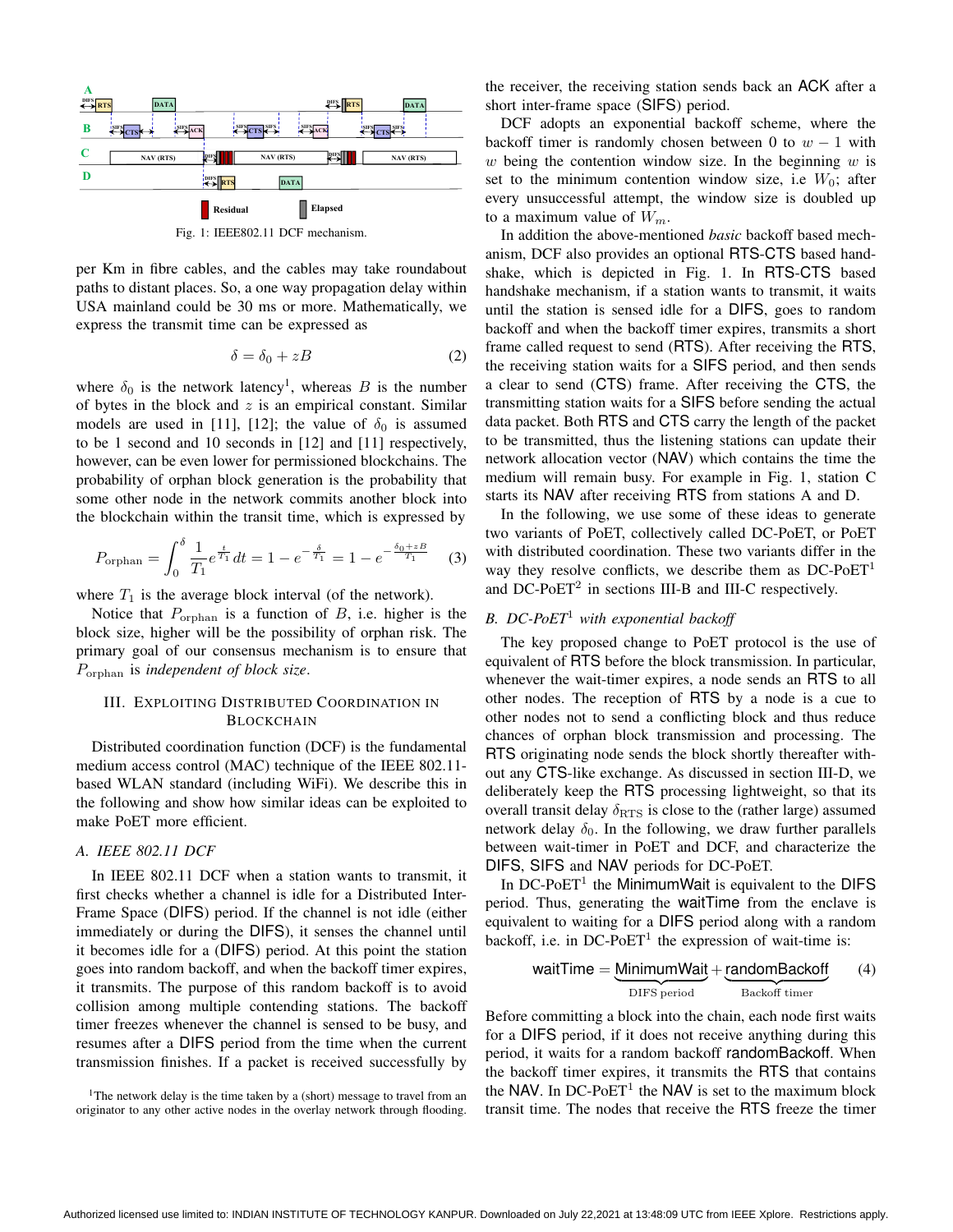

and stay silent during the entire NAV. Unlike 802.11 DCF,

there is no CTS and ACK exchanges in DC-PoET<sup>1</sup>. If the committed node does not receive RTS from any other nodes within the SIFS period (which is equal to the upper bound of  $\delta_{RTS}$ ), then it commits the block into the blockchain<sup>2</sup>. If it receives one or more RTS during the SIFS period, it leads to a conflict (which is equivalent to collision in 802.11 DCF). Notice that the probability of conflict in the first attempt is much less than that of PoET or other consensus mechanisms as  $\delta_{\text{RTS}} \ll \delta$ . In case of a conflict the node goes in random backoff with a contention window equal to the double of the current contention window (until the window size equals to  $W_m$ ), and after that sends another RTS message. In this way  $DC$ - $PoET<sup>1</sup>$  tries to resolve the conflicts among the nodes; after N attempts if the conflict is not resolved, then the conflicting nodes commits their blocks into the blockchain, which results in forks; however, such cases arises with very little probability. Also unlike 802.11 DCF, after a conflict the conflicting nodes do not start another DIFS, rather directly start the backoff timer.

The entire scheme is depicted in Fig 2. In this figure the RTS from nodes A and B results in a conflict in the first iteration, however the conflict is resolved in the next iteration. Other stations that receive RTS message from A and B remain silent for the entire NAV during the course of the block transmission. Also notice that in  $DC-PoET<sup>1</sup>$  if the RTS transmission is a success, then the following committed block transmission will be conflict-free, which is not the case of PoET. Thus the effect of block size does not affect the possibility of conflict in DC-PoET<sup>1</sup>.

# *C. DC-PoET*<sup>2</sup> *with TEE timestamp*

To to reduce the orphan risk further, we propose another variant of DC-PoET, called DC-PoET<sup>2</sup>, that works as follows. The key issue is the expiry of wait-timers of two nodes within the  $\delta_{\text{RTS}}$  time, which will result in a conflict. Since the RTS carries the wait-certificate, the intermediate nodes can use it as follows: if (a) this is the first RTS in that round, or (b) its recorded waiting time is less than the previously forwarded RTS of that round, then forward the RTS. Thus, at the end of the RTS propagation, the RTS with minimum waiting time will reserve the NAV time for its sender. Note that even if multiple nodes send their RTS within  $\delta_{RTS}$ , the one with minimum waiting time will win. In this case the conflict

<sup>2</sup>Notice that due to network uncertainty, the RTS transmitted from an originator may not be received by some nodes, which may result in a fork; however, such cases will be limited in normal situation.

happens when the timer of two nodes will generate the exact time, the possibility of which is almost zero.

# *D. Details of Changes to PoET Protocol*

To avoid the misuse of RTS or its use as an attack vehicle, it too must be properly authenticated and protected by SGX. In particular, the generation of RTS follows the following protocol:

- 1) Enter PoET SGX enclave, assemble a proposed block (outside the enclave).
- 2) Generate a wait certificate containing the mean wait time ("LocalMean"), the generated (random) wait time, BlockID, BlockNumber, and ValidatorID.
- 3) Sign wait certificate with the private key of originating SG enclave (PSK) and wait for the generated random time (outside the enclave).
- 4) When the timer expires, broadcast (waitCertificate, RTS,  $PPK$  over the P2P overlay network. Here PPK is the public key corresponding to the private key PSK.
- 5) Exit PoET SGX enclave.

In the above we still prepare the block as in the original protocol, but do not compute its signature for now. We will do that while waiting for SIFS period after sending RTS.

The block is assigned a BlockID and a BlockNumber. Although the latter is chosen locally by each node, it is intended to be eventually consistent with the global BlockNumber, or the Blockchain head. Both are sent out with RTS so as to unequivocally tie RTS and the block transaction that will come later. As in PoET, the enclave stores the wait certificate and the BlockNumber in a table so as to tie the two together. The certificate will be needed for block transmission.

When another node in the network (the "validator") receives the RTS message, it checks conducts the following checks before propagating it to its neighbors.

- 1) Verify the PPK belongs to a registered miner by checking the EndPoint registry.
- 2) Verify that the BlockNumber corresponds to the highest block number that the validator has. This ensures that a node does not accept bogus RTS messages.
- 3) Verify that the "LocalMean" in the wait certificate is correct by comparing against LocalMean computed locally.
- 4) Verify the sender has been winning elections according to the expected distribution using the z-test. This test thwarts early sending of RTS.
- 5) Exit PoET SGX enclave.
- After sending the RTS, the originator does the following:
- 1) Wait for SIFS period (outside SGX) and then enter PoET SGX enclave.
- 2) Generate blockDigest of the block by hashing the block with SHA256 and then encrypting it with OSK. This is originator's private key (different from that of the SGX hosting it).
- 3) If an RTS is received by the originator during the SIFS period, restart the wait timer with doubled time period (exponential backoff). If RTS is received by another node that is waiting for its timer to expire, its timer is frozen.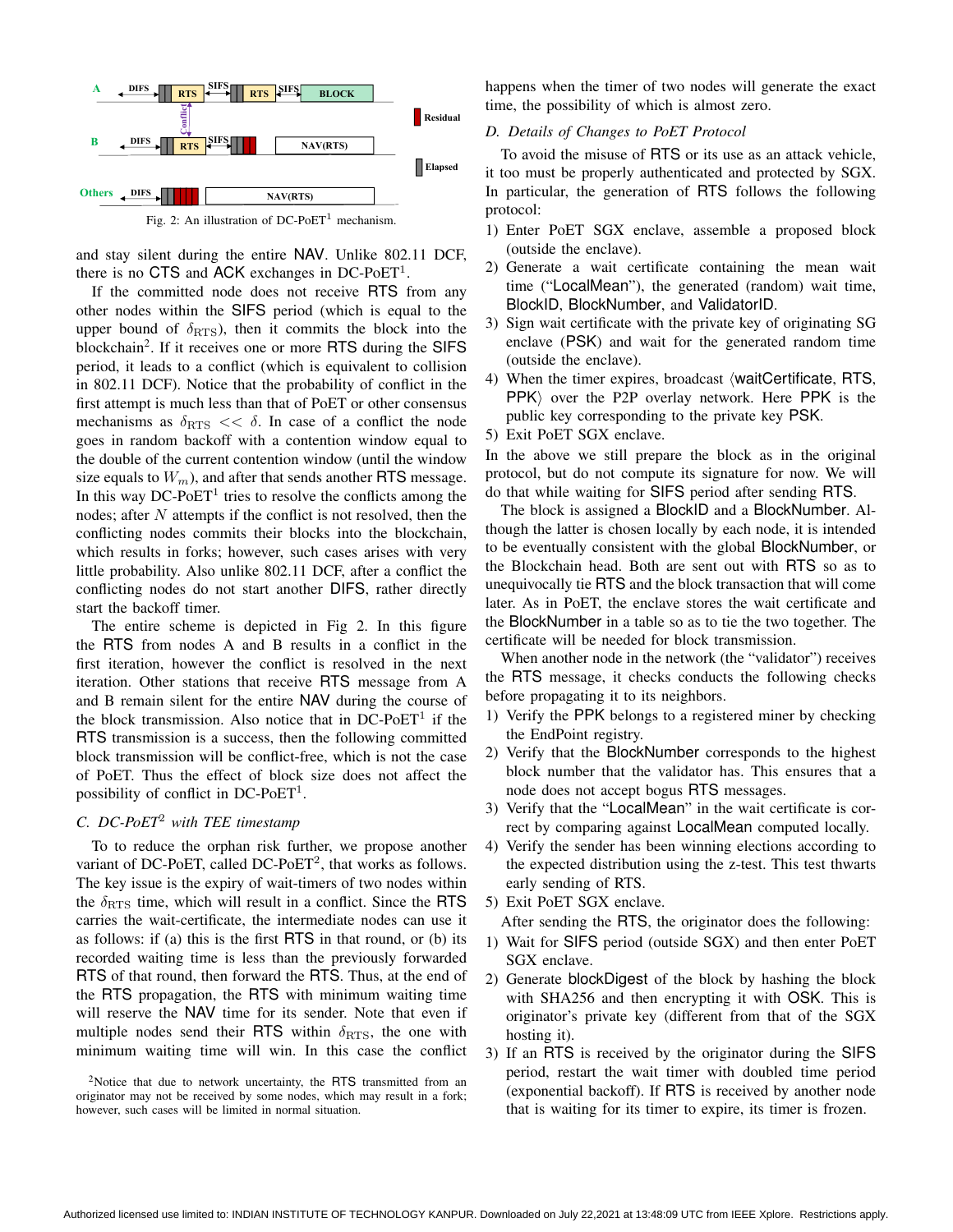

Fig. 3: Comparison of  $P_{\text{orphan}}$  for PoET and DC-PoET with (a)  $z = 17 \text{ s/MB}$ and (b)  $z = 1.7$  s/MB respectively. The values  $(x, y)$  within the brackets are T and  $\delta_0$  respectively. Notice that the *green* line is not visible, as the cases (10 mins, 10 s) and (1 min, 1 s) become identical because of same  $\frac{\delta_0}{T}$ .

- 4) Retrieve the wait certificate for the last BlockID and add to it transaction hash and the blockDigest.
- 5) Sign wait certificate with the private key of originating SG enclave (PSK).
- 6) When SIFS timer expires, broadcast  $\langle \text{waitCert}$  ificate, signature, block,  $OPK$ ,  $PPK$  over the P2P overlay network. Here PPK and OPK are the public keys of the originating SGX enclave and and miner respectively.
- 7) Exit PoET SGX enclave.

When a validator receives the block, the actions are the same as in normal PoET except for two differences: (a) the check on LocalMean is skipped since it is already done in step 3 of RTS processing, and (b) if no prior RTS was received, the block is rejected. One of the steps in block handling procedure is to check if a block has arrived too early, and if so, hold it for some time.

# *E. Orphan Block Probability in DC-PoET*

Given the small size and low processing cost of RTS, the orphan risk of the DC-PoET scheme is given by

$$
P_{\text{orphan}}^M = 1 - e^{-\frac{\delta_0}{T_2}} \tag{5}
$$

where  $T_2$  is the average block interval. Notice that  $P_{\text{orphan}}^M$ is independent of  $B$ , and thus is only limited by the network latency.

We now compare the orphan risk of PoET and DC-PoET mechanisms using equation (3)-(5). Assume that  $T_1$  and  $T_2$ are the block intervals of PoET and DC-PoET respectively. With the same level of orphaning risk,  $T_1 = T_2 \left( 1 + \frac{zB}{\delta_0} \right);$ thus, DC-PoET scheme reduces the average block time by a factor of  $\left(1+\frac{zB}{\delta_0}\right)$ , i.e. the transaction rate is also improved by that amount. Assuming a block size  $B = 35$  MB,  $z = 17$ s/MB and  $\delta_0 = 10$  s [11], the transaction rate of DC-PoET scheme is increased by ∼60 times. This improvement will be even more with lower  $\delta_0$  and larger B.

Fig. 3(a) shows the comparison between PoET and DC-PoET where  $z$  is assumed to be 17 s/MB. The maximum value of block interval  $T$  is kept as 10 mins, which is the average block interval of Bitcoin network. The average transaction size is assumed to be 571 bytes [13]. From this figure we can observe that in PoET the  $P_{\text{orphan}}$  goes beyond 10% if the block size exceeds 3 MBs. On the other hand, in case of DC-PoET the  $P_{\text{orphan}}$  is independent of block size and remains at 1.6% when T and  $\delta_0$  are 10 mins and 10 secs respectively. If  $\delta_0$  is reduced from 10 secs to 1 sec, the the average block time can be reduced to even 1 min without compromising the orphan risk. On the other hand, reducing  $T$  to 5 mins in DC-PoET increases the orphan risk to ∼3.5%, but still remains much lower than PoET.

Fig. 3(b) shows the performance with  $z = 1.7$  s/MB, which is much faster block validation rate as compared to the Bitcoin network, and is more applicable for permissioned blockchain. Notice that with  $z = 1.7$  s/MB the orphan risk of PoET is lower as compared to Fig. 3(a), due to lower transit time of the block propagation but that of DC-PoET remains constant as evident from eqn (5). Therefore,

*Remark 1: The orphan risk of DC-PoET is independent of the block size, and is limited by the overall network delay of small packets.*

## IV. ANALYTICAL MODELING OF DC-POET MECHANISM

In this section we present the analytical modeling of the DC-PoET considering the fact that there is a fixed number of nodes, all in *saturated* conditions, i.e. they all have blocks in their queue that they want to commit into the blockchain.

## *A. Modeling of DC-PoET*<sup>1</sup>

In case of  $DC$ - $PoET<sup>1</sup>$  we study the effect of the backoff process of a node using a two-dimensional Markov chain model, which is influenced by the pioneering work of Bianchi [14] for modeling IEEE 802.11 DCF.

*1) Modeling the probability of conflict:* Assume that there are  $n$  contending nodes each always having some blocks to commit. We also assume a discrete and integer timescale, i.e. the backoff timer decrements at the beginning of each time *slot*, where a slot can be either empty, contains a successful commit, or a conflict. According to the discussion in section III-E, the backoff window in the  $i$ -th step, denoted  $W_i$ , increases exponentially from a minimum size  $W_0$  as  $W_i = 2^i W_0$  until it reaches the maximum size  $W_m$ , after which it stays constant. We model this backoff process using Bianchi's Markov model [14] where each node is modeled by a pair of integers  $(i, k)$ . The back-off stage i starts at 0 at the first attempt to transmit a RTS and is increased by 1 every time a transmission attempt results in a conflict, up to a maximum value of  $m$ . It is reset after a successful transmission. The counter k is initially chosen uniformly between [0,  $W_i - 1$ ], where  $W_i = 2^i W_0$  is the range of the counter. The counter is decremented when there is no RTS/NAV reservation. The station transmits when  $k = 0$ .

The resultant Markov process is depicted in Fig. 4. Assuming the probability of conflict as  $p$ , the state-transition probabilities in Fig. 4 are given by:

$$
P\{i, k|i, k+1\} = 1 \qquad k \in (0, W_i - 2), i \in (0, m)
$$
  
\n
$$
P\{0, k|i, 0\} = (1 - p)/W_0 \qquad k \in (0, W_0 - 1), i \in (0, m)
$$
  
\n
$$
P\{i, k|i-1, 0\} = p/W_i \qquad k \in (0, W_i - 1), i \in (1, m)
$$
  
\n
$$
P\{m, k|m, 0\} = p/W_m \qquad k \in (0, W_m - 1)
$$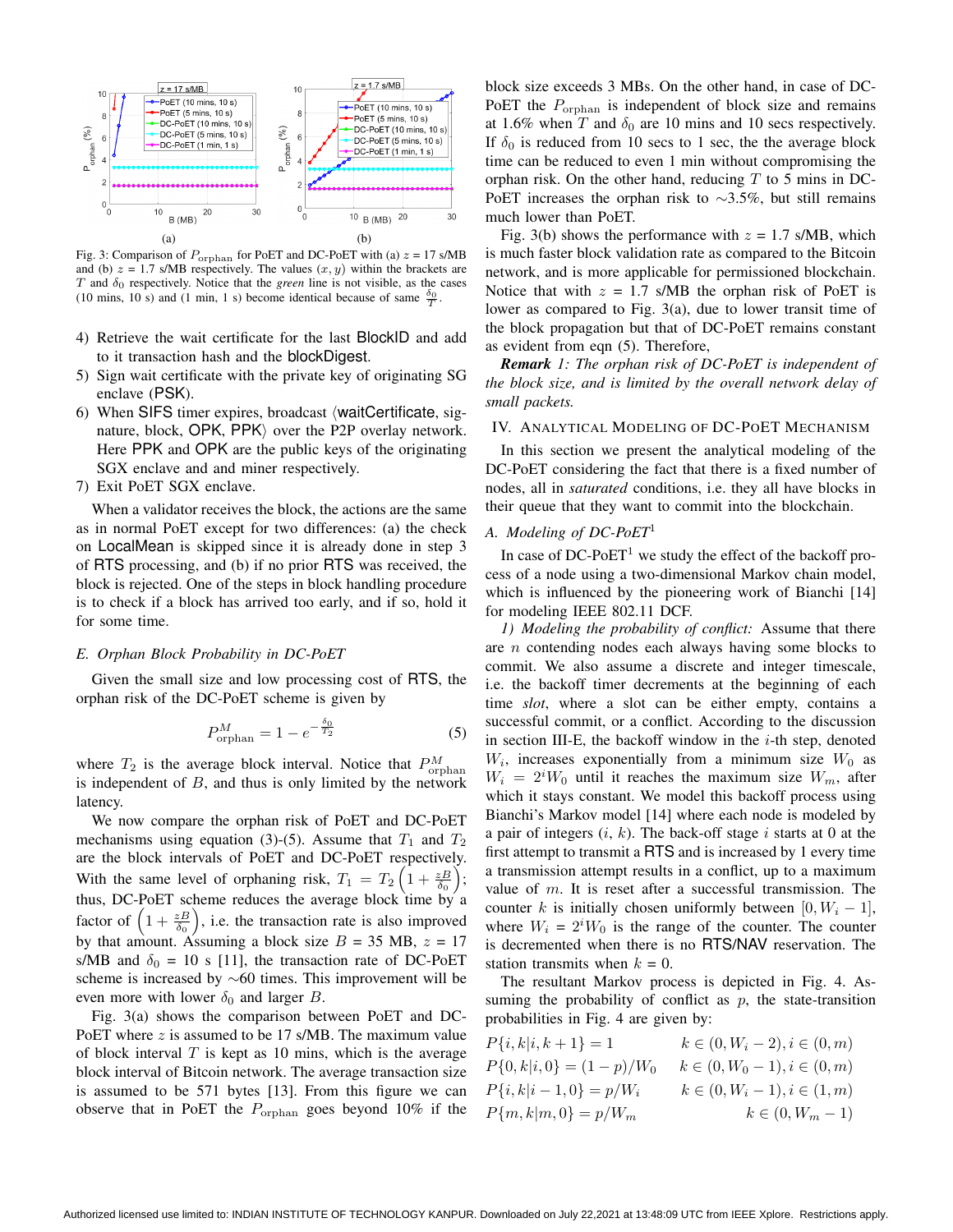

Fig. 4: Representation of DC-PoET<sup>1</sup> using Bianchi's model. The  $(i, k)$  pairs inside the circle represents the backoff stage, and the counter value in that stage respectively.  $W_0$  is the minimum contention window size, which is doubled after every conflict will each reaches  $W_m$ .

Following the above derivations, the block commitment probability  $\tau$  in a generic slot time can be written as [14]:

$$
\tau = \frac{2(1 - 2p)}{(1 - 2p)(W_0 + 1) + pW_0(1 - (2p)^m)}
$$
(6)

Notice that  $\tau$  depends on the values of p (assuming  $W_0$  and m are predefined). The probability of conflict  $p$  is equal to the probability that at least one of the  $n-1$  remaining nodes send RTS in that slot (assuming that an empty slot time  $\approx \delta_{RTS}$ ). Thus

$$
p = 1 - (1 - \tau)^{n-1} \tag{7}
$$

The nonlinear equations $(6)-(7)$  can be solved together for two unknowns  $\tau$  and  $p$ .

As opposed to 802.11 DCF, in DC-PoET<sup>1</sup>  $W_0$  is not a constant, but depends on the number of active miners; i.e. when the number of miners increase,  $W_0$  will increase and vice versa. In practical scenario,  $W_0$  can be adaptively updated similar to PoET [7]. Mathematically, if  $n$  miners choose a continuous random numbers  $\{Y_1, Y_2, \ldots, Y_n \in U(0, M)\},\$ then the block generation time  $L_n = \min\{Y_1, Y_2, \ldots, Y_n \in$  $U(0, M)$ } follows an exponential distribution with mean  $\frac{M}{n}$ (see [13] for proof). If  $T_{\text{target}}$  is the targeted block-generation time, i.e.

$$
T_{\text{target}} \approx \frac{M}{2n} \Rightarrow M \approx 2nT_{\text{target}} \Rightarrow W_0 \approx \frac{M}{\sigma} = \frac{2nT_{\text{target}}}{\sigma}
$$
(8)

*2) Block Transaction Rate:* Now we derive the expression of the transaction rate (i.e. the number of bits committed per second). Assume that the average slot time is  $T$ , which can either be empty, include a successful commit, or have a conflict. These can occur with probabilities  $1-P_{tr}$ ,  $P_{tr}P_s$  and  $P_{tr}(1 - P_s)$  respectively, where  $P_{tr}$  represents the probability that there is at least one commitment in a time slot and  $P_s$ denotes the probability of successful block commitment (i.e. no conflict). Hence,

$$
T = (1 - P_{tr})\sigma + P_{tr}P_sT_s + P_{tr}(1 - P_s)T_c \tag{9}
$$



Fig. 5: Comparison of DC-PoET<sup>1</sup> with varying n; simulations vs modeling. In this figure  $M$  and  $S$  denote "modeling" and "simulation". The three parameters within braces are  $B$  (in MB), T (in minutes), and  $\sigma$  (in seconds).

where  $\sigma$  is the duration of an empty time slot and is  $\approx \delta_{RTS}$ .  $T<sub>s</sub>$  is the average slot time because of a successful transmission,  $T_c$  is the average slot time because of a conflict. The expressions of  $T_s$  and  $T_c$  can be written as

$$
T_s = DIFS + \zeta_{RTS} + SIFS + \delta(B)
$$
  
\n
$$
T_c = SIFS
$$
 (10)

where  $\delta(B)$  is the transit delay of a block with block size of B. Notice that the block transit delay  $\delta(B) = \delta_0 + zB$  is a function of block size, i.e. transit delay increases with the increase in block size. Here  $\zeta_{RTS}$  is the RTS preparation time by the enclave at the originator, expected to be quite small. Notice that unlike 802.11 DCF, the DIFS duration is not added with  $T_c$ , as every successful block commitment is preceded by a DIFS period (i.e. the MinimumWait time).

Also,  $P_{tr}$  can be written as:

$$
P_{tr} = 1 - (1 - \tau)^n \tag{11}
$$

The probability of success  $P_s$  is given by the probability that exactly one node commits, conditioned on the fact that there is at least one commit, i.e.,

$$
P_s = \frac{{\binom{n}{1}} \tau (1 - \tau)^{n-1}}{P_{tr}} = \frac{n\tau (1 - \tau)^{n-1}}{1 - (1 - \tau)^n} \tag{12}
$$

To calculate the transaction rate, we observe that during an average slot period  $T$ , a winner station commits a block with a probability of  $P_sP_{tr}$ . Hence, for an average block size of B (in bits), with a block transit delay of  $\delta(B)$ , the transaction rate (number of bits in unit time) is represented as

$$
S_{\rm DC-PoET^1} = \frac{P_s P_{tr} \delta(B) B}{T} \tag{13}
$$

where  $\delta$ ,  $T_c$ ,  $T_s$  and  $\sigma$  are in same units.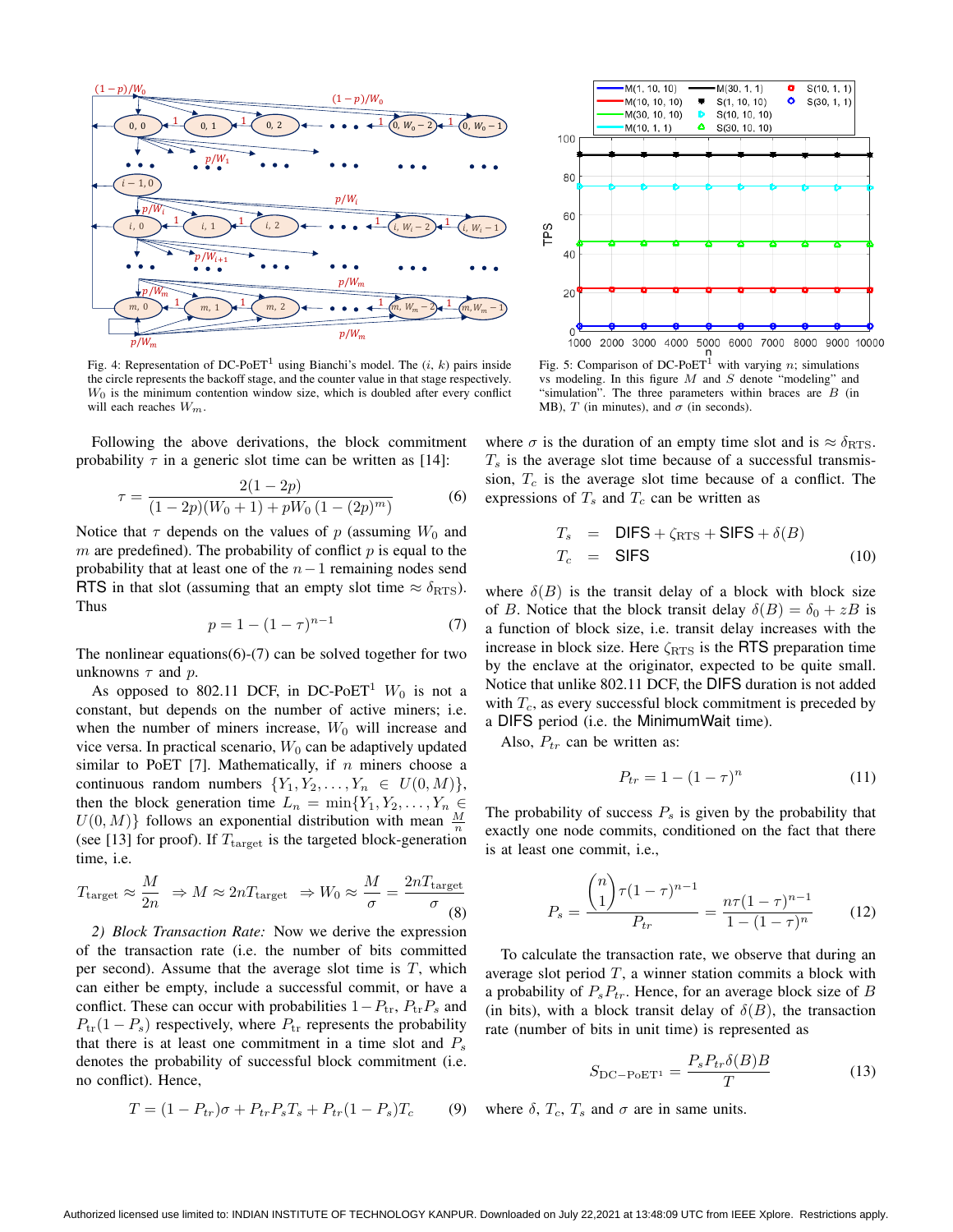*3) Validation of Analytic Model:* To validate the modeling of DC-PoET<sup>1</sup>, we develop a Matlab simulator imitating the proposed mechanism. Fig. 5 shows the validation of achievable transactions per second (TPS) with different number of miners. We assume the mean transaction size of 571 Bytes, which is representative of bitcoin network [13]. From this figure we can observe that because of the adaptation of  $W_0$  in equation (8), the TPS stays almost identical with the variation of  $n$ . With the block size of 1 MB,  $T_{\text{target}}$  of 10 minutes, and  $\sigma = 10$ secs, the TPS varies close to 5 TPS which is close to what the Bitcoin network achieve. However, with the increase in block size to 30 MB, and by decreasing  $T_{\text{target}}$  and  $\sigma$  to 1 minute and 1 sec respectively, the TPS can be increased to more than 95/sec.

## *B. Modeling DC-PoET*<sup>2</sup>

Let us now calculate the TPS of  $DC-PoET<sup>2</sup>$  mechanism. Assume that the nodes choose the random wait time within  $(0, M)$ . As the waiting time is a chosen from a continuous distribution, ideally the conflict probability is 0. However, a small M may result in more RTS message transmissions; thus we keep M equal to  $2nT_{\text{target}}$ , which results in one committed block after  $\sim T_{\text{target}}$  time instance. The maximum block interval in DC-PoET<sup>2</sup> is then given by

$$
T = \text{DIFS} + M/2 + \zeta_{\text{RTS}} + \text{SIFS} + \delta(B) \tag{14}
$$

and thus the throughput is given by  $S_{\text{DC}-\text{PoET}^2} = \frac{B}{T}$ .

*Remark 2: With large block size* B *and a low probability of conflict, the maximum TPS of DC-PoET is limited by the block validating power* z *of the blockchain network.*

*Proof 1:* Notice that with low probability of conflict, the throughput of  $S_{\text{DC}-\text{PoET}^1}$  converges to that of  $S_{\text{DC}-\text{PoET}^2}$ . In that case the throughput becomes

$$
S_{\rm DC\ PoET} = \frac{B}{T} = \frac{B}{\text{DIFS} + M/2 + \zeta_{\rm RTS} + \text{SIFS} + \delta_0 + zB}
$$

$$
= \frac{B}{\Gamma + zB} = \frac{1}{\Gamma/B + z} \to \frac{1}{z}
$$
(15)

as the block size B becomes large. In equation(15),  $\Gamma =$ DIFS +  $M/2 + \zeta_{RTS}$  + SIFS +  $\delta_0$ . Thus the throughput is limited to the block validating power  $z$  of the blockchain. If the average number of transaction per block is  $\chi$ , the transaction rate is given by TPS =  $\frac{1}{\chi z}$ .

## V. PERFORMANCE EVALUATION AND SECURITY ANALYSIS

## *A. Transaction speed of DC-PoET*

For our performance evaluation we vary the block size from 1 MB to 30 MB, which is in the similar range assumed in [11]. The maximum block size in Bitcoin network is 1 MB; one of the reasons of this is the increase in orphan risk beyond few MBs as observed in Fig. 3(a)-(b). However, in DC-PoET the orphan risk is independent of block size, thus we can increase the block size further to improve the transaction rate; however, very large block sizes may lead to unacceptably large commit delays. In fact few blockchains like Multichain proposed larger blocks size; it limits the maximum block size to 32 MB, with a possibility of further increase [15]. However, keeping a large block size allows an attacker to send rogue, flooding messages which will unnecessarily increase the validation overhead of the network nodes. The mean transaction size  $\chi$  is kept to 571 Bytes. The values of DIFS and SIFS are kept same as  $\delta_0$ , whereas m is assumed to be 6.  $\zeta_{RTS}$  is quiet low as compared to the network latency and so is neglected.

Fig. 6(a)-(b) show the variation of TPS with different block sizes in case of  $DC$ -Po $ET^1$  and  $DC$ -Po $ET^2$ , where the number of miners are kept as 10k. z is assumed to be 17 s/MB. From this figure we can observe that the TPS of both DC-PoET<sup>1</sup> and DC-PoET<sup>2</sup> are almost identical as far as  $T_{\text{target}}$ is more than 1 minute. This is because of the fact that with  $T_{\text{target}}$  equal to 1 minute or more, the probability of conflict is extremely small (below 2%) and so both schemes provide almost similar throughput. However, reducing  $T_{\text{target}}$ significantly results in more chance of conflict, which leads to more backoff, retransmission of RTS; thus results in reduced throughput in case of DC-PoET<sup>1</sup> as compared to DC-PoET<sup>2</sup>, as observed from Fig. 6(b). However, reduced  $T_{\text{target}}$  indeed result in more TPS for both the schemes. Although there is (almost) no conflict in DC-PoET<sup>2</sup>,  $T_{\text{target}}$  should not be reduced significantly as this will result in large number of RTS transmissions from multiple nodes.

From Fig. 6(a) we can also observe that when when  $T_{\text{target}}$ and  $\delta_0$  are 10 mins and 10 secs respectively, the achievable throughput goes upto 46 TPS with a block size of 30; while reducing them by  $\frac{1}{10}$ -th increases the throughput almost 95 TPS. The throughput can be improved further by reducing  $T_{\text{target}}$  further, which is observed from From Fig. 6(b).

Fig. 6(c) shows the transaction speed of two protocols with  $z = 1.7$  s/MB. From this figure we can observe that with  $B =$ 30 MB, the TPS of DC-PoET can reach to ∼465 TPS and can go even higher with higher B. In fact as mentioned in *Remark* 2, the TPS of DC-PoET with  $z = 1.7$  s/MB can reach up to  $\frac{1}{x^2}$ , i.e. ∼1030 transactions per second with larger blocks.

Notice that even if DC-PoET<sup>2</sup> performs almost similar or better than that of DC-PoET<sup>1</sup>, the applicability of DC- $PoET<sup>1</sup>$  is more generic as compared to that of DC-PoET<sup>2</sup>. For example, the backoff mechanism of  $DC-PoET<sup>1</sup>$  can also be used in PoW and its variants in a permissionless blockchain, however,  $DC$ - $PoET<sup>2</sup>$  strictly requires TEE.

## *B. Security of DC-PoET with uncompromised TEE*

We first delve into the scenario where the TEEs are not compromised, but still some miners are able to launch successful attacks by colluding. Two most fundamental attacks on blockchain network are double-spending attacks and selfish attacks [16], which are applicable to DC-PoET as well. In a double-spending attack [1], the attacker purchases something from a seller using transaction T. Assume that before the transaction, the last block of the main-chain was  $B_0$ . After the transaction, the honest miners add their blocks  $H_1, H_2, \ldots$ after  $B_0$ , where the block  $H_1$  carries transaction  $\mathbb T$ . On the other hand, the attackers can form a pool and privately mine an alternate fork after  $B_0$ , producing blocks  $A_1, A_2, \ldots$  In the attackers private chain, suppose  $A_1$  carries a transaction  $\mathbb T$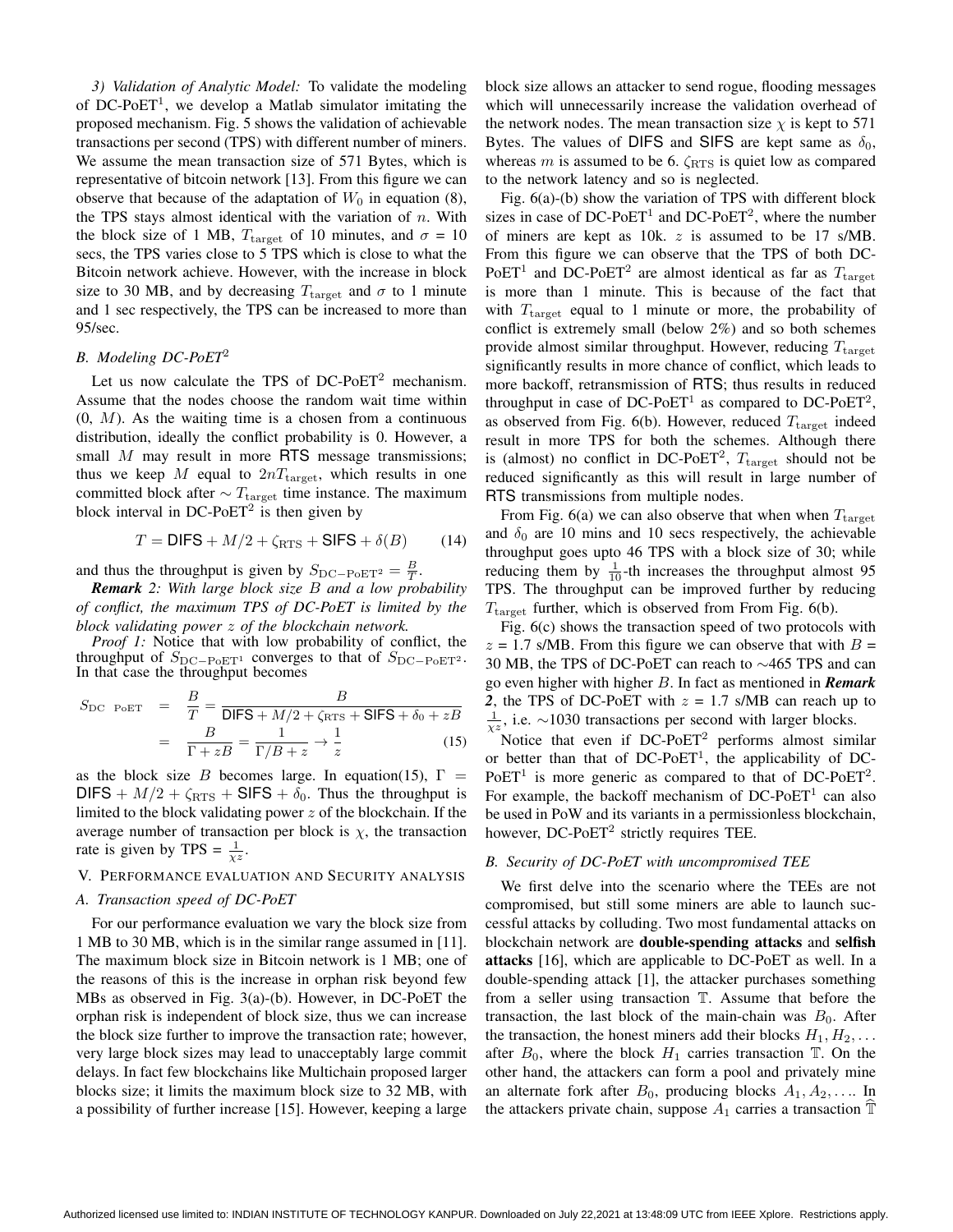

Fig. 6: Comparison of DC-PoET<sup>1</sup> and DC-PoET<sup>2</sup> with varying B. The values  $(x, y)$  within the brackets are  $T_{\text{target}}$  and  $\delta_0$  respectively. Notice that in (a) and (c) the performance if DC-PoET<sup>1</sup> and DC-PoET<sup>2</sup> is almost identical, so the lines come on top of each others.

that conflicts with  $T$  in the main-chain; i.e. the attacker can avoid paying the seller through transaction  $\mathbb T$ . To thwart the attack, the seller waits for z blocks after  $B_0$  before releasing the item. On the other hand, to make a successful doublespending attack, the attacker keeps  $A_1, A_2, \ldots$  private and commits them into the main-chain when its length grows to at least  $z + 1$  and is also longer than the honest miner's main chain. At this stage, the honest miners will adopt the blocks  $A_1, A_2, \ldots$  that has the conflicting transaction  $\mathbb{T}$ , which leads to a successful double-spending attack. Notice that a larger value of  $z$  decreases the probability of a successful doublespending attack.

On the other hand, in a selfish mining attack an attacker tries to improve his relative proportion of blocks (or rewards) by wasting resources of the honest miners. In [17] the authors have shown that an attacker pool with minority population can still launch selfish mining attack in a blockchain. The crux of this attack lies in the following: a mining pool consisting of a bunch of selfish miners collude and keep their discovered blocks private. When the honest miners continue to mine on the public chain, the selfish mining pool mine but keep the blocks on their own private branch. If the pool discovers more blocks, it develops a longer lead on the public chain; when the public branch approaches the pool's private branch in length, the selfish miners commit their blocks from their private chain to the public. As the length of their private blocks is longer than the current public chain, all the blocks in the public chain are replaced. If this happens very often, then the honest miners (a) may stop mining as they spend their electricity for mining blocks that are replaced by the selfish miners, or (b) they start joining the selfish pool for profit, which monopolizes the process in favor of the selfish mines.

In both of these above mentioned attacks, a minority attackers pool cannot create a longer fork than the honest miners *in long-term*, however, the attacker can still get lucky to make some short-term gains. We argue that the success from such double-spending and selfish mining can be very limited in schemes like DC-PoET. First, in DC-PoET the TEE can put a timestamp at the time of the certificate generation with the attestation; the most recent block committed by a miner cannot be older than some threshold. Thus the selfish miner takes more risk by holding the most recent block.

Second, we show that with a minority pool, the chances that the attacker can produce more blocks than the majority honest miners decreases exponentially with time, as well as with the number of blocks. Suppose the number of miners in the honest and selfish pools are  $p_h$  and  $p_s$  respectively. In [13], the authors have shown that the inter-arrival process of the blocks in these two pools follows an exponential process with an arrival rate of  $r_1 = \frac{p_h}{M}$  and  $r_2 = \frac{\bar{p}_s}{M}$  respectively (where the nodes waiting time is uniformly distributed in between 0 and  $M$ ), i.e. the arrival process follows the Poisson process with the same arrival rates. We assume that  $X = \text{Poisson}(r_1t)$ and  $Y = \text{Poisson}(r_2t)$  are independent random variables with arrival rates  $r_1$  and  $r_2$ , where  $r_1 > r_2$  and t is a time interval. Then the probability that after an interval  $t$ , the selfish miners chain will remain longer than that of the honest miners is given by [18]:

$$
\text{Prob}(Y - X \ge 0) \le e^{\left(\sqrt{r_1 t} - \sqrt{r_2 t}\right)^2} = e^{\left(\sqrt{r_1} - \sqrt{r_2}\right)^2 t} \quad (16)
$$

which shows that the chances drops exponentially with  $t$ . In fact  $Y - X$ , which is the difference between two independent Poisson-distributed random processes follow a Skellam distribution having the probability mass function (PMF) as follows:

$$
\text{Prob}\left(Y - X = k\right) = e^{-\left(r_1 t + r_2 t\right)} \left(\frac{r_2}{r_1}\right)^{k/2} I_k\left(2\sqrt{r_1 r_2} t\right) \tag{17}
$$

where  $I_k(z)$  is the modified Bessel function of the first kind [19]. Fig. 7 shows the variation of PMF with different  $k$  and different proportion of attacker and honest miners. In Fig. 7 t is assumed to be 5 hours, and the overall block generation rate is assumed to be 1/10 minutes. From this figure we can observe that the probability that a pool of minority attackers to produce a chain that is longer than the honest miners remains below 6% even with an attacker pool of 45% miners, and reduces almost exponentially with increasing difference in the number of blocks between the attackers chain and the main chain. In fact with 30% miners, the attackers chain can grow longer than the main chain with a probability of less than 1%.

Third, as opposed to bitcoin mining, in DC-PoET the miners do not spend energy/power for mining. Thus there is no point for the honest miners to stop mining even if they start losing.